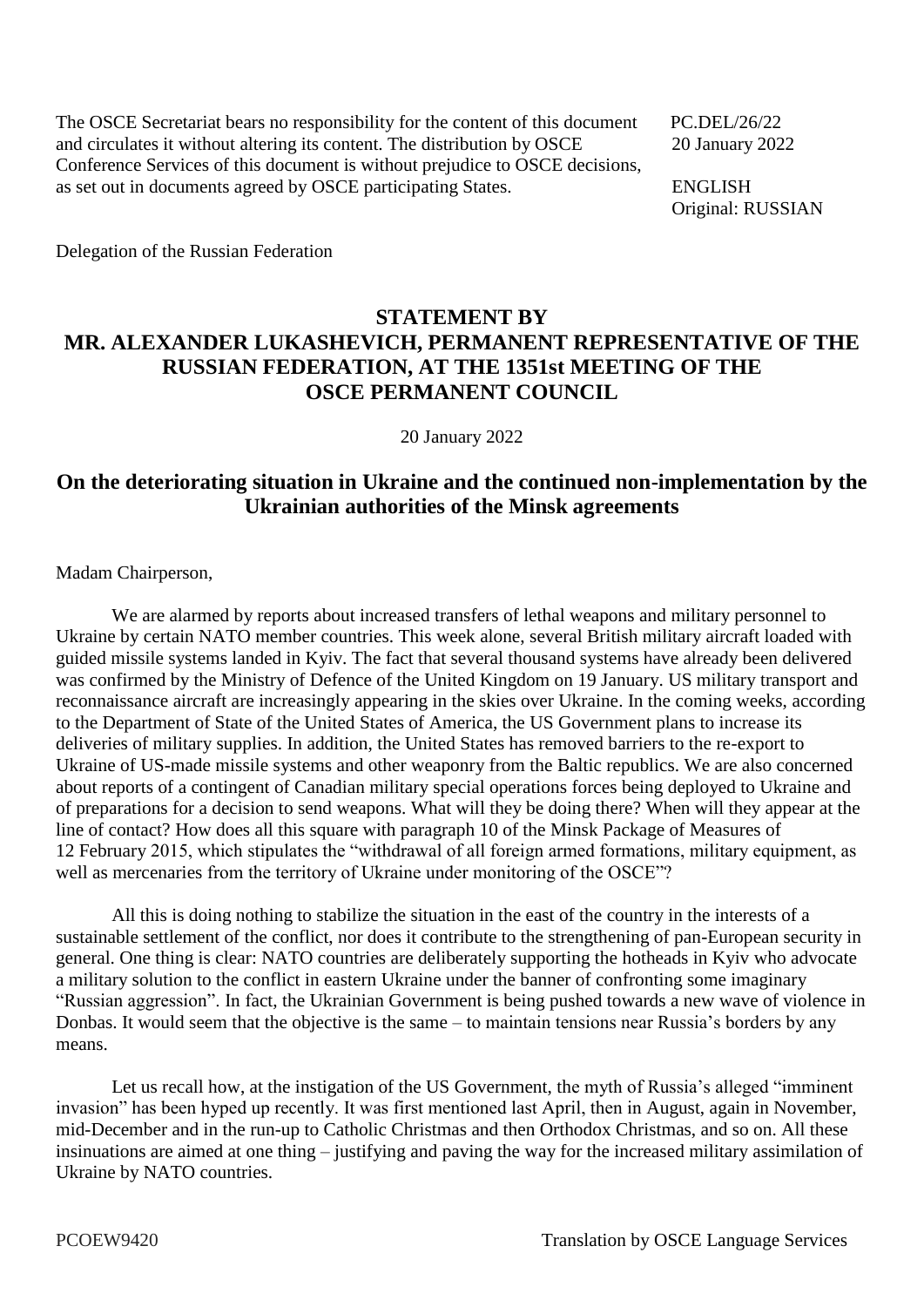At the same time, the constant repetition by the participants in our discussions of their support for the territorial integrity of Ukraine is not followed by genuine practical action. I am referring, first and foremost, to the need to facilitate a swift political settlement on the basis of the Minsk agreements, to which there is no alternative. It so happens that they provide for the reintegration of Donbas on the basis of compromises and prescribe direct contacts between the representatives of the Ukrainian Government and of the authorities in Donetsk and Luhansk, which, conversely, the Ukrainian authorities are being actively dissuaded from by their current handlers. What is more, they are proposing that the Ukrainian Government should completely ignore the people of Donetsk and Luhansk and are trying to replace the need for dialogue with them by calls for discussions with Russia. Our country, incidentally, has no obligations under the Minsk agreements, but is ready to provide the utmost assistance in their implementation.

In accordance with the Minsk Package of Measures endorsed by United Nations Security Council resolution 2202, discussion of the future post-conflict status of Donbas as part of Ukraine was meant to start on the day after the withdrawal of the heavy weapons. This withdrawal was completed on 8 March 2015, which, by the way, was confirmed both by the parties to the conflict and by the OSCE, but already on 17 March 2015, the Ukrainian authorities introduced legislative changes making the practical implementation of Donbas's special status impossible. Nothing has changed over the years – the Ukrainian Government is methodically avoiding substantive dialogue with the representatives of Donetsk and Luhansk in the Trilateral Contact Group (TCG). As a matter of fact, the current Ukrainian authorities are actively pushing a draft law on the so-called transition period, which explicitly justifies only a military solution to the conflict – with the establishment of civil-military administrations in Donbas and institutionalized reprisals against dissidents in the form of some sort of "lustration". I would remind you that this document was prepared by the Cabinet of Ministers of Ukraine and submitted to the Verkhovna Rada (Ukrainian Parliament), where it is now being actively studied.

Some of our partners prefer to ignore the Ukrainian armed forces' offensive operations and armed provocations near the line of contact. We have not heard any condemnation of such actions, which, incidentally, were reflected in the reports by the OSCE Special Monitoring Mission to Ukraine (SMM) at the end of last year. It is telling that the more than twenty declarative statements about commitment to a ceasefire that have been made public since the signing of the Package of Measures have not resulted in the establishment of a sustainable ceasefire. It is also clear that the Ukrainian military command's recent ambiguous statements following the TCG meeting on 22 December 2021 about its alleged readiness to observe the ceasefire-strengthening measures of 22 July 2020 could not "cancel out" their earlier statements to the effect that the truce meant nothing and the commanders on the ground were free to open fire as they saw fit. It is not surprising that the SMM has already recorded over three thousand ceasefire violations since the beginning of this year.

The protracted conflict is having the most negative impact on the lives of the civilians affected. We welcome the visit to Luhansk and Donetsk these days by the Co-ordinator of the TCG Humanitarian Working Group, Charlotta Relander. She has already stressed that she had been appalled by what she had seen. For example, the horrific – and that is a quote – shelling of civilian objects. As the Co-ordinator noted with reference to the Luhansk school in Zolote-5/Mykhailivka that has been shelled repeatedly, she "didn't know it was happening". In this connection, we emphasize the importance of the Co-ordinators' visits to certain areas of Donbas so as to really assess the situation on the ground. There is also a great need not only for the SMM to provide prompt information about the destruction of civilian infrastructure, but also to catalogue and analyse these observations in thematic reports. So far, the SMM's work is clearly lagging behind in this respect.